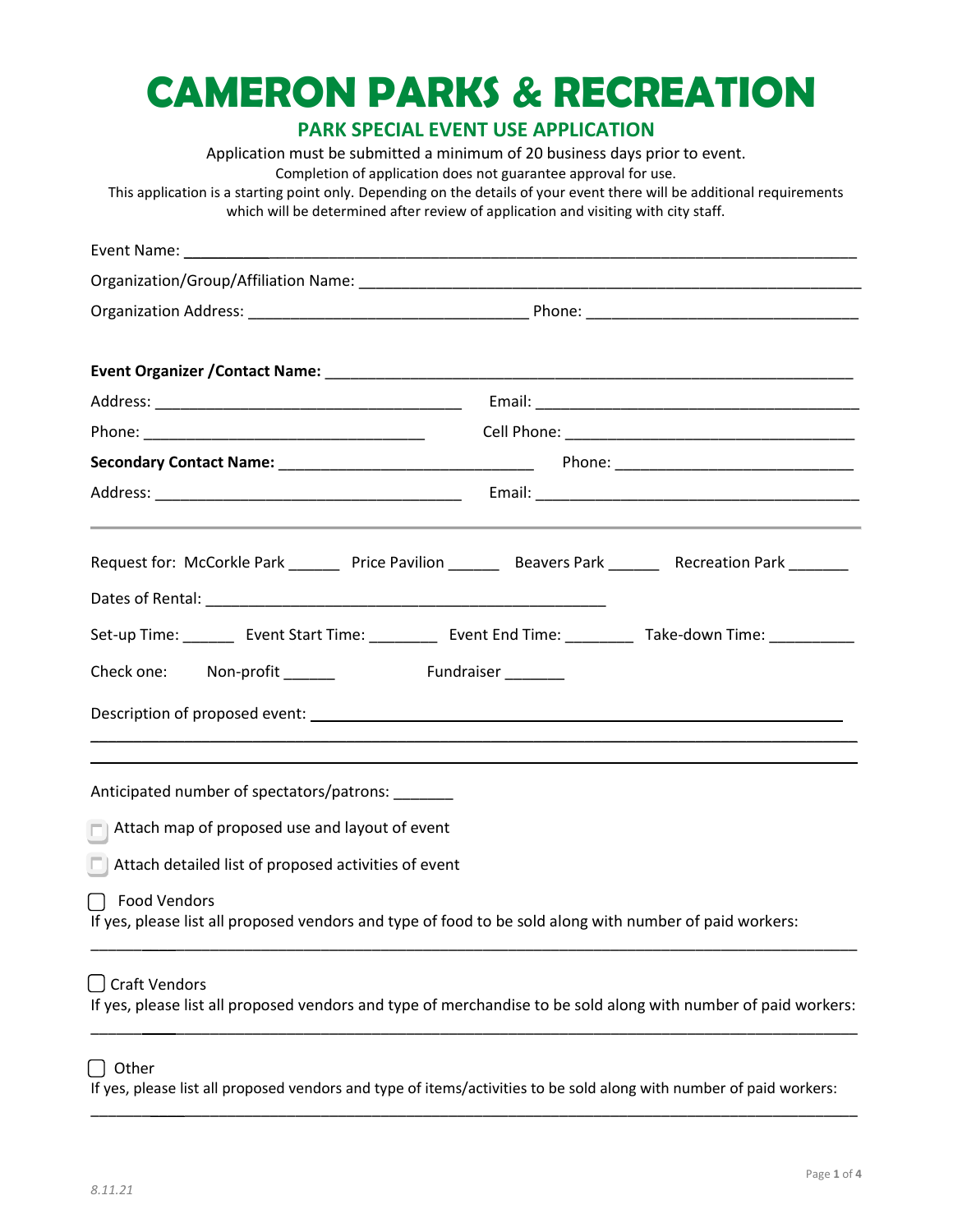## **FEES:**

#### **Application Fee:** There is no application fee

**Security Deposit:** A \$500.00 deposit will be required as part of the use agreement, regardless of use and shall be submitted with application. The security deposit may not be required and will be returned after application review. If required, it shall be fully refunded at the conclusion of the agreement upon satisfactory completion of the agreement, or if requested date and/or times are not available, or if event is canceled due to weather etc. and there are no acceptable alternative dates to re-schedule the event. Deposits need to be turned in directly to the City of Cameron at City Hall.

**General Use and Fees:** The initial fee includes use of park, use of electric, trash and recycling bags and initial supplies for restrooms, stocked at the beginning of event.

a) **Additional requested services:** We are able to provide additional maintenance throughout the day for your event usage, such as restroom cleaning and restocking. These and other requests for additional services must be discussed and agreed to in advance with staff, and will be billed accordingly.

#### b) **Additional Maintenance:**

Weekdays (7:30am-4:30pm): \$30.00/hour/employee Weekends/ Holidays/ Evenings: \$50.00/hour/employee

c) **Extraordinary Measures:** In the event of severe weather or other unexpected events, extraordinary measures may need to be taken to ensure parks are usable in a specific time frame. Under these circumstances, additional charges may apply (clean-up, contractors, extra staff, etc.). Additional costs required to the parks due to extraordinary measures will be upon the prior mutual agreement of the Event Organizer/Applicant and staff.

### **Parks requested:**

| <b>Resident:</b>       |             |              |                                                  |
|------------------------|-------------|--------------|--------------------------------------------------|
| McCorkle Park          | \$20/hour x | hours $=$ \$ |                                                  |
| <b>Beavers Park</b>    | \$20/hour x | hours $=$ \$ |                                                  |
| <b>Recreation Park</b> | \$20/hour x | hours $=$ \$ |                                                  |
| Other Park             | \$20/hour x | hours $=$ \$ |                                                  |
| <b>Price Pavilion</b>  | \$5 /hour x | hours $= $$  | (Only requires the two-hour minimum shelter fee) |
| Non-resident:          |             |              |                                                  |
| <b>McCorkle Park</b>   | \$25/hour x | $hours = $$  |                                                  |
| <b>Beavers Park</b>    | \$25/hour x | $hours = $$  |                                                  |
| <b>Recreation Park</b> | \$25/hour x | hours $=$ \$ |                                                  |
| <b>Other Park</b>      | \$25/hour x | hours $=$ \$ |                                                  |
| <b>Price Pavilion</b>  | \$5/hour x  | hours $=$ \$ | (Only requires the two-hour minimum shelter fee) |

**Additional Fees Payment:** Any remaining fees for costs associated with the use must be paid in full 30 Days after invoice. Event Organizer/Applicant are responsible for any remaining balances. CHARGES APPLY FOR ALL PARKS BOOKED EVEN IF NOT ALL PARKS ARE NOT USED.

**Cancelation Policy:** If the Event Organizer/Applicant or Secondary Contact shall submit, in writing, the request for cancellation a minimum of thirty (30) business days before event a full refund will be issued. If the written request is received a minimum of ten (10) business days before the event, 50% shall be refunded. If the written request is received within five (5) business days of the event, no refund shall be granted.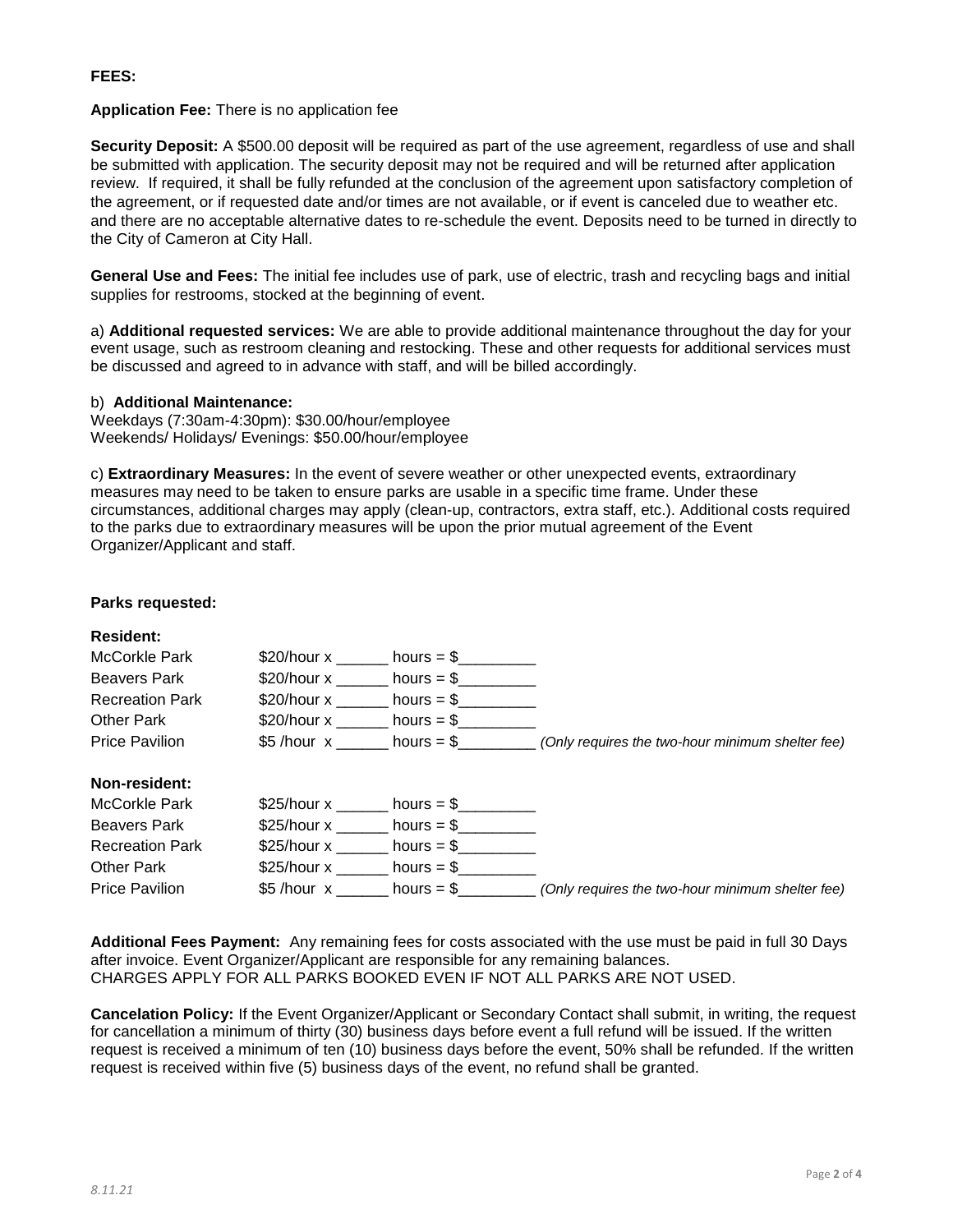## **INSURANCE REQUIREMENTS:**

The City of Cameron strictly adheres to the following insurance requirements. These insurance requirements shall not be waived for any reason. The certificate of insurance shall reflect the following:

- Comprehensive General Liability: Minimum limit \$2,000,000 combined single limit for bodily injury and property damage per occurrence
- Comprehensive Automobile Liability if applicable. Minimum limit \$2,000,000 combined single limit
- Workers' Compensation if applicable, statutory requirements
- Employers' Liability if applicable, \$1,000,000 each employee, 1,000,000 each accident and \$1,000,000 policy limit
- The City of Cameron shall be named as additional insured and requires notification of policy cancelation within 30 days.
- **The insurance shall be specific to the proposed event**
- The City reserves the right to revise or increase insurance requirements to reflect risk exposure

Certificate of Coverage shall be provided a minimum of ten (10) business days (M-F) prior to the requested use date or the reservation will be cancelled.

Depending on the nature of your event, the City of Cameron may require you to provide additional insurance coverage. Special requests may include (but not limited to) amusement attractions, entertainment, food trailers and or any other attractions that may pose a liability risk.

The leasing organization may be required to have participants to sign a waiver (individually or using a group format with individual signatures) for each individual to indemnify and hold harmless the leasing organization and the City of Cameron.

## **BASIC RULES:**

The following is a guideline of general rules and is in no way a complete list of all applicable rules. Additional rules and restrictions may apply depending on each individual event and will be determined after visiting with staff about the proposed specifics of your event.

# **EVENT ORGANIZER AND/OR APPLICANT ARE RESPONSIBLE FOR ENFORCING THESE RULES.**

- BY CITY ORDINANCE, ALCOHOL IS PROHIBITED AT ALL CITY PARKS, INCLUDING PARKING AREAS. However, under special circumstances the City will permit alcohol. For potential alcohol use contact the City Clerk's Office.
- Parks are available from 6:00 a.m. to 11:00 p.m. unless prior arrangements have been made.
- Event Organizer/Applicant is responsible for any damages or other incidentals.
- Maintenance, security, medical or any other staff for events are not provided by the City. Recommend the Event Organizer/Applicant have an emergency medical and safety plan in place.
- Permits are nontransferable.
- All vehicles must be confined to designated parking areas and are not permitted on any park. This includes any vendors or participates and their set up and take down.
- Upon conclusion of the event, Event Organizer/Applicant are responsible for picking up all litter items from around the park, restrooms and parking areas. This must be done at the conclusion of each days use, or it will be picked up by parks crews the following morning and the applicant will be subject forfeit security deposit. The City will supply the extra trash bags, placed in the bottom of the trash receptacles.
- Event Organizer/Applicant are also responsible for making sure the trash receptacles are empty or same condition as before the event began. Large events, over 500 total people, may require trash hauled off-site or to a dumpster provided by the Event Organizer/Applicant.
- Fires are allowed in approved grills and containers only. Backyard propane and charcoal grills must be placed at least 20 feet away from all structures. These are permitted in parking lots only. Turkey fryers and deep fat fryers are not permitted.